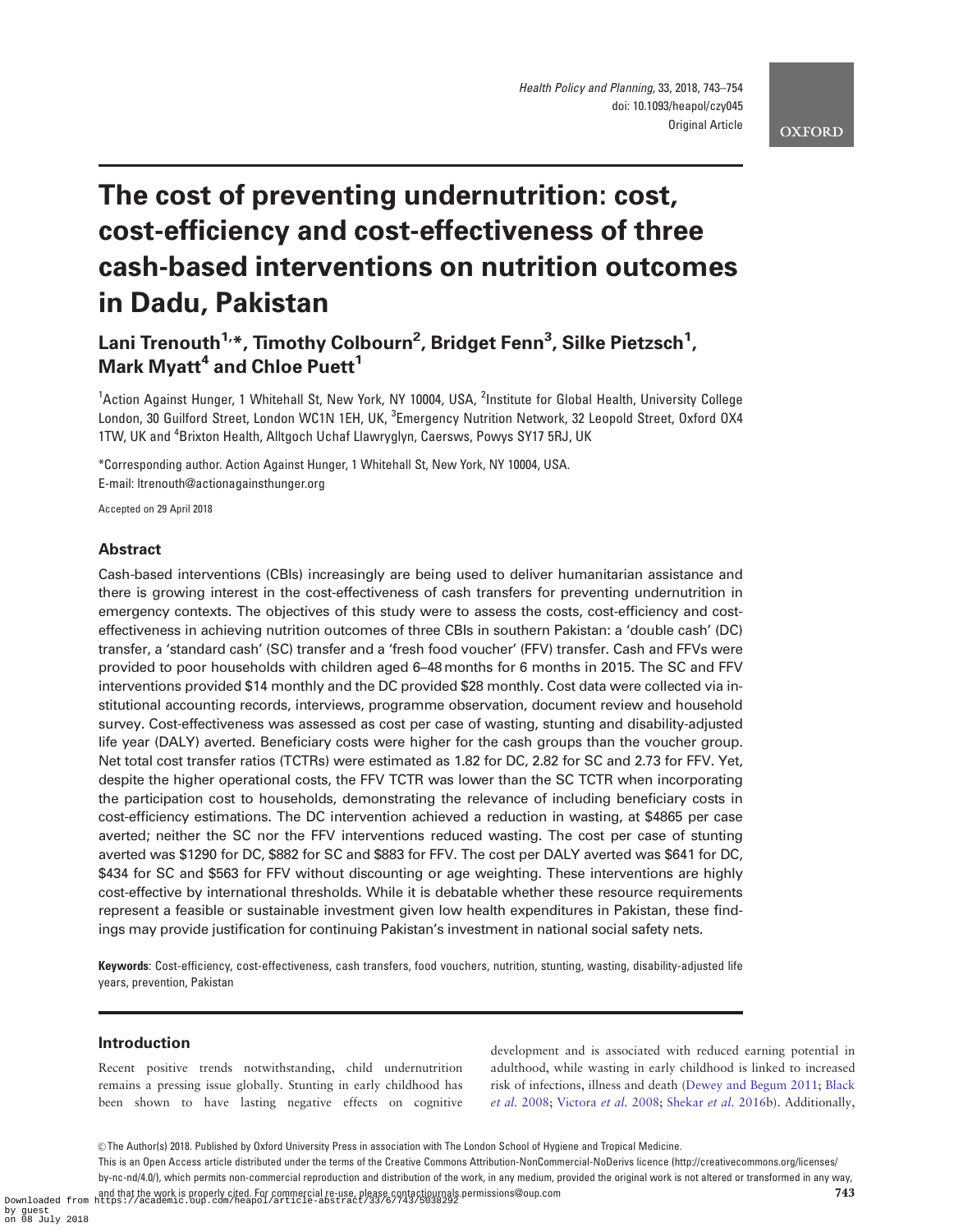### Key Messages

- This study analysed the cost, cost-efficiency and cost-effectiveness of three cash-based interventions implemented over a 6-month period—a 'double cash' (DC) \$28 monthly cash distribution, a 'standard cash' (SC) \$14 monthly cash distribution, and a 'fresh food voucher' (FFV) \$14 monthly voucher distribution—compared with a control group.
- The SC and FFV were similarly cost-effective and were both more cost-effective than the DC in averting stunting. However, only the DC was effective at averting wasting. The SC was the most cost-effective per disability-adjusted life year averted, followed by the FFV, and last was the DC.
- By international thresholds, these interventions are highly cost-effective, yet the cost is substantially higher than current government per capita health expenditures in Pakistan and may not be deemed affordable within national health budgets. However, results of this analysis could provide justification for sustained national investment in existing social safety net programmes.
- The DC was the most cost-efficient intervention, followed by the SC, and finally the FFV. However, when the cost of participation to beneficiaries was deducted from the amount transferred, the FFV was more cost-efficient than the SC, indicating that the inclusion of costs to beneficiaries is important for an accurate estimation of overall cost-efficiency.

risk of chronic diseases later in life is higher among children acutely malnourished early in life [\(Lelijveld](#page-10-0) et al. 2016; [Caulfield](#page-10-0) et al. 2006 citing Caballero 2001 and Gluckman and Hanson 2004).

Child undernutrition can be addressed through a combination of treatment and preventive approaches via nutrition-specific interventions addressing proximate causes of undernutrition such as inadequate nutrient intake, and nutrition-sensitive interventions that address underlying causes such as poverty. Treatment programmes for wasting are well established and increasingly effective. Given evidence on linkages in pathophysiology between stunting and wasting ([Briend](#page-10-0) et al., 2015), it may be more effective and cost-effective to address both conditions simultaneously rather than separately. Evidence on the effectiveness of preventive interventions on undernutrition is less conclusive, particularly for nutrition-sensitive programmes such as cash transfers [\(Manley](#page-10-0) et al. 2012; [Black](#page-10-0) et al. [2013;](#page-10-0) [de Groot](#page-10-0) et al. 2015; [Shekar](#page-11-0) et al. 2016b; [de Pee](#page-10-0) et al. 2015). Yet, cash and food voucher transfers have the potential to address multiple causes of undernutrition, both chronic and acute.

Amid a context of unprecedented global humanitarian need and the rising cost to address multiple protracted crises simultaneously, it is imperative to maximize the impact of the finite resources available to improve the lives of those in crisis. A cost-effectiveness analysis (CEA) is among the tools to help inform policy and programming decisions by identifying intervention options with a comparatively greater likelihood of achieving the greatest improvement, for the most number of people, for the lowest cost.

Cash-based interventions (CBIs), including cash, electronic cash, electronic vouchers and paper vouchers, are increasingly being used to deliver assistance, having already been established as more cost-efficient relative to food aid ([ODI 2015](#page-10-0); [UNICEF 2012;](#page-11-0) [Margolies and Hoddinott 2015](#page-10-0)) and given questions about the costeffectiveness of food-based approaches (Puett et al. [2013b](#page-11-0)). Concurrently, there is growing interest in the effectiveness of cashbased transfers for preventing undernutrition in emergency contexts and a demand for improved evidence for decision-making [\(Bailey](#page-10-0) [and Hedlund 2012\)](#page-10-0). Yet, studies on the impact of CBIs implemented in the context of social protection or as a humanitarian response, both conditional and unconditional, generally show improvements in household-level food security but not necessarily on child nutrition (Ruel [et al.](#page-11-0) 2013; [de Pee](#page-10-0) et al. 2015; [Seidenfeld](#page-11-0) et al. 2014; [Bastagli](#page-10-0) et al. 2016). A review by Pega et al. [\(2015\)](#page-10-0) found insufficient evidence to draw conclusions on the impact of unconditional cash transfers on health outcomes in humanitarian disasters.

Meanwhile, a parallel review on cash transfers in the context of social protection programmes in low- and middle-income countries suggested that cash transfers may improve some child health outcomes, but not universally so (Pega et al. [2017\)](#page-11-0). Furthermore, lingering questions about the cost-effectiveness of these interventions remain.

The present study was part of the Research on Food Assistance for Nutritional Impact (REFANI) Project, designed to generate evidence on the capacity of CBIs to prevent child undernutrition in emergency contexts. The principal objective of this study was to compare the cost-effectiveness, or cost per outcome achieved, of three CBIs for protecting child nutrition status in Pakistan. The secondary objectives were to compare cost-efficiency, or cost per output achieved, of the three interventions and to explore cost drivers.

# Methods

### Programme setting and interventions

The burden of undernutrition is a persistent problem in Pakistan, particularly in Sindh Province which has the highest prevalence of stunting (48%) and wasting (15.4%) among children under 5 years of age in the country [\(UNICEF and Sindh Bureau of Statistics 2015](#page-11-0)). An estimated 35% of childhood deaths have been linked directly or indirectly to undernutrition (Government of Pakistan, Planning Commission, Planning and Development Division 2011). The incidence of multidimensional poverty in 2014–15 was 75% in rural Sindh Province (OPHI and UNDP, n.d.). Poverty is pervasive with 68% of the population in Dadu District of Sindh Province being classified as poor or very poor according to a Household Economy Assessment ([ACF 2013](#page-10-0)).

The REFANI Pakistan study evaluated three CBIs implemented by Action Against Hunger in Dadu District, Sindh Province, Pakistan [\(Table 1](#page-2-0)). The CBIs were designed to address a lack of sufficient economic access to food, one of the key underlying causes of child undernutrition. A longitudinal cluster randomized controlled trial (cRCT) was conducted across four study arms, including standard cash (SC), double cash (DC), fresh food vouchers (FFV) and a control group (CG), to evaluate their impact on nutrition outcomes in children under 5 years of age. REFANI impact study design [\(Fenn](#page-10-0) et al. [2015](#page-10-0)) and results (Fenn et al. [2017\)](#page-10-0) are published elsewhere.

Each intervention provided a monthly unconditional cash or voucher transfer for 6 months. The SC transfer value and the FFV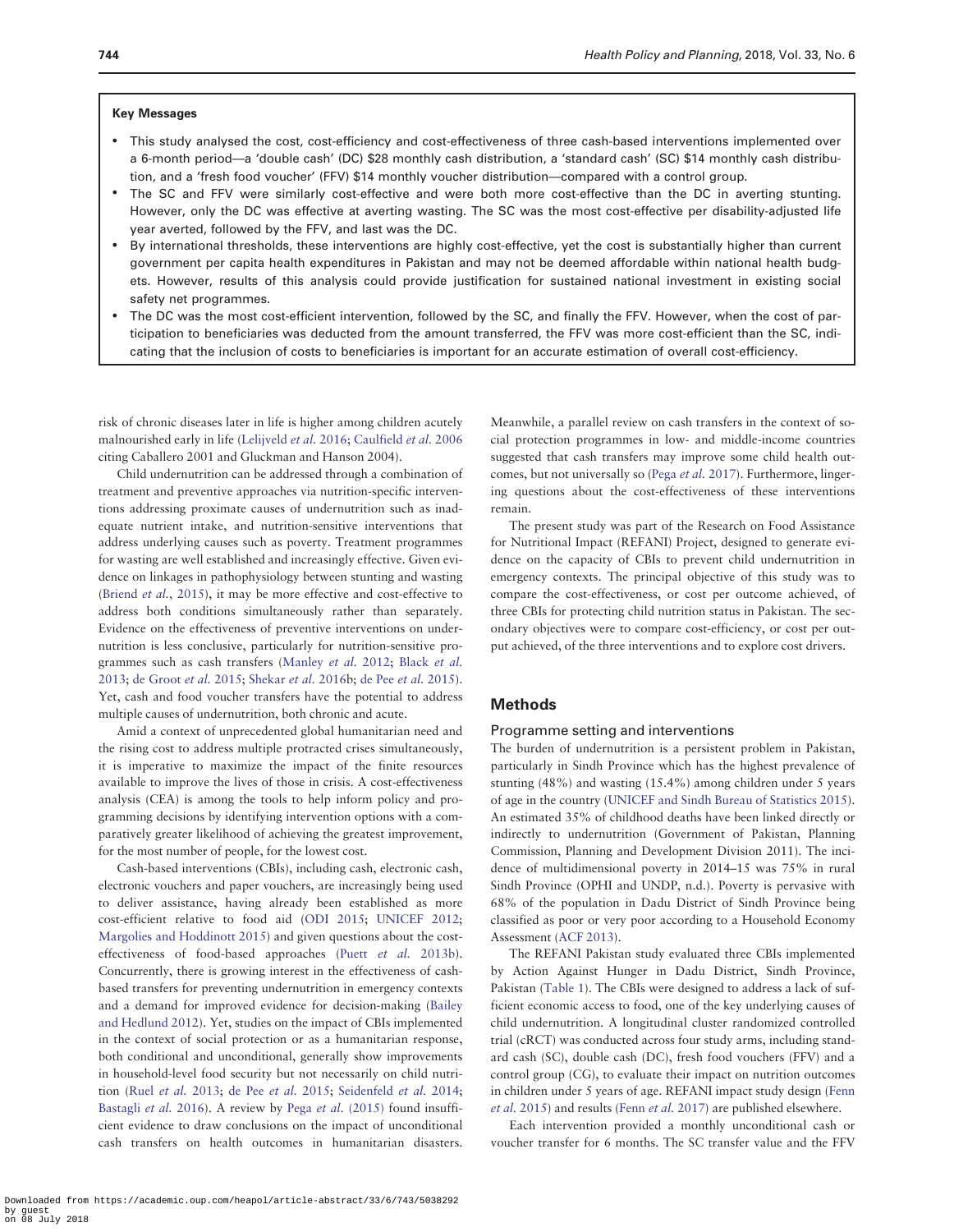<span id="page-2-0"></span>

| Control group $(CG)$ |                                                                                         | Double cash (DC)                                                                              | Standard cash (SC)                                                                            | Fresh food vouchers (FFVs)                                                   |  |
|----------------------|-----------------------------------------------------------------------------------------|-----------------------------------------------------------------------------------------------|-----------------------------------------------------------------------------------------------|------------------------------------------------------------------------------|--|
|                      | • Standard care: interventions<br>delivered by the underlying<br>EU-WINS programme only | Double value seasonal<br>unconditional cash transfer<br>3000 PKR (\$28)/month for<br>6 months | Single value seasonal<br>unconditional cash transfer<br>1500 PKR for (\$14)/month<br>6 months | Single value seasonal FFVs<br>Value of 1500 PKR (\$14)/month<br>for 6 months |  |
|                      |                                                                                         | <b>BCC</b> sessions<br>Underlying EU-WINS programme .                                         | <b>BCC</b> sessions<br>Underlying EU-WINS programme                                           | <b>BCC</b> sessions<br>Underlying EU-WINS programme<br>٠                     |  |
|                      | • 632 households<br>• 852 children                                                      | 600 households<br>839 children                                                                | 632 households<br>905 children                                                                | 632 households<br>866 children                                               |  |

a The numbers of households are those who were targeted for the intervention while the numbers of children are those at the baseline data collection point for whom the data were complete.

WINS, Women and Children/Infants Improved Nutrition in Sindh; PKR, Pakistani rupee.

transfer value were the same, while the DC transfer value was double that of the other two interventions. The SC and FFV transfer value of \$14 was provided per household and aligned with an existing government social safety net programme, the Benazir Income Support Programme (BISP). A series of behaviour change communication (BCC) sessions was provided each month for the duration of the interventions, covering such topics as breastfeeding, complementary feeding and good hygiene practices. The BCC sessions were delivered with the same frequency and duration for all three intervention groups and the CG. Underlying all interventions was the European Union Women and Children/Infants Improved Nutrition in Sindh (EU-WINS) programme, also implemented by Action Against Hunger. The EU-WINS programme provided treatment for severe acute malnutrition (SAM) and food vouchers at discharge from the treatment programme.

Access to markets was uniform across the study sample, with roughly 97% of the sample villages within 10 km of the nearest market and 75% within 5 km. There were 53 vendors in 22 markets recruited into the voucher programme. Food vouchers were redeemable in the market locations most frequented by beneficiary households for their normal food purchases and FFV recipients were free to redeem their vouchers with any participating vendor.

Households enrolled in the study were in similar livelihood zones, classified as 'poor' or 'very poor' based on ownership of cultivated land and goats, and had at least one child aged 6–48 months at the time of enrolment. Cash and voucher recipient household selection started in April 2015; distributions were carried out June to December 2015.

### Costing methods

Employing standard methods used within CEAs in Action Against Hunger ([Puett 2018\)](#page-11-0), this study used a societal perspective by including financial and economic costs to all main stakeholders incurred during the 6-month programme implementation. Data sources and collection methods included accounting ledgers, staff interviews, key informant interviews with programme staff and community members, semi-structured group interviews with programme recipients, and surveys. Interviews were conducted with staff from Action Against Hunger  $(n=45)$  and Tameer Microfinance Bank ( $n = 5$ ). Seven community key informants and 12 food vendors were interviewed, selected from among the villages of the programme beneficiaries and their nearest food markets. The villages for the group interviews with beneficiaries were selected purposively to ensure a varied sample; 6–9 individuals for each of the 11 group interviews were selected using convenience sampling. Discussions covered transport costs to and from distribution sites, travel and waiting times for distributions, and average daily earnings.

Most of the cost data were extracted from Action Against Hunger accounting ledgers; other sources were used to cross-check and prorate these data. An activity-based costing approach was applied by determining main programme activities within each of the three interventions and allocating costs to these activities. Shared costs were proportionately allocated to each intervention according to factors such as relative programme size and staff effort required to implement. Where accounting ledger data were either unavailable or insufficiently detailed, an ingredients approach was used to construct the estimated costs of the activity.

Aggregated accounting costs were then organized into main cost centres according to stakeholder group and type of cost. Information from staff interviews and programme documentation was used to allocate costs. Start-up costs were not included, and cost structures represent a mature programme.

Costs were assessed over the full implementation period of the three interventions, April to December 2015, starting from village and beneficiary household selection and including 6 months of distribution. While some outcomes (i.e. stunting) were evaluated at 12 months, to assess sustainability of impacts after programme conclusion at 6 months, no costs related to programme activities would have been incurred after conclusion of programme implementation, either by households or implementing institutions. Costs incurred outside of the intervention period were not assessed, and this analysis does not speculate about additional costs that might be incurred with additional months of implementation. All costs are expressed in 2015 US dollars and exchange rates varied monthly. Costs were not adjusted for inflation due to interventions lasting less than 1 year.

# Effectiveness methods

The outcomes for this study were cases of wasting, stunting and disability-adjusted life years (DALYs) averted. The CEA was carried out on statistically significant differences relative to the CG in impact on wasting [weight-for-height *z*-score  $(WHZ) < -2$ ] at 6 months from the start of the intervention, and on stunting [heightfor-age *z*-score  $(HAZ) < -2$ ] at 12 months from the start of the intervention (Fenn [et al.](#page-10-0) 2017). Stunting measurements therefore documented sustainability of gains at 6 months post-intervention. Cases averted by the three interventions relative to the CG for each of the three outcomes were calculated.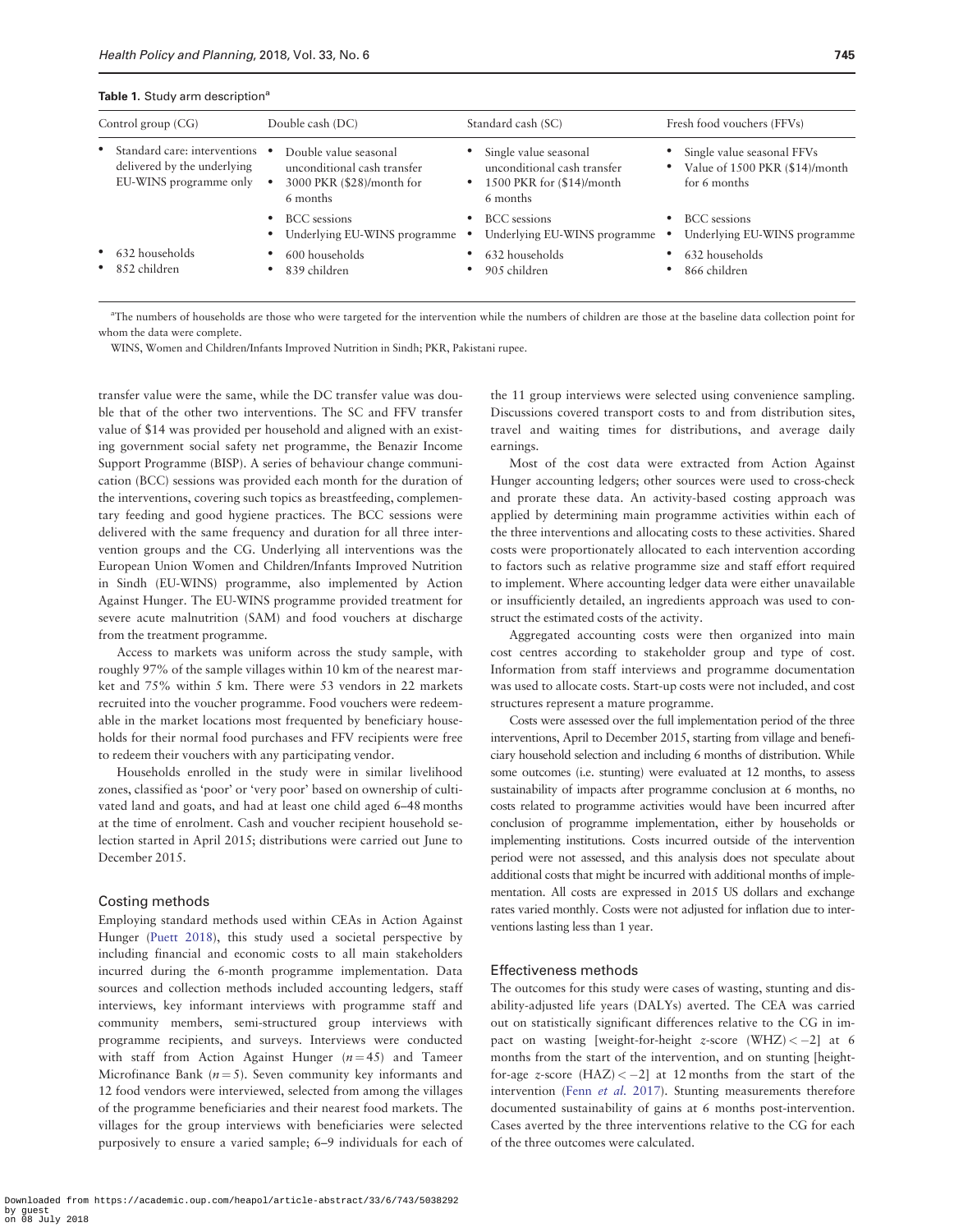A point estimate and 95% confidence interval (CI) for the numbers of cases of wasting and stunting averted by the interventions were calculated using odds ratios and associated CIs from the impact study (Fenn et al. [2017\)](#page-10-0) combined with wasting prevalence in the control area. The calculation of cases averted used the total population of children in control villages, assuming the same population size in the intervention areas.

DALYs are an index used to measure health outcomes; they are made up of two components: years of life lost (YLL) and years lived with disability (YLD). DALYs averted were calculated for each intervention. Age at onset of wasting and stunting was assumed to be the average cohort age (i.e. 21 months) (Fenn [et al.](#page-10-0) 2017). Duration of illness was assumed to average 6 months for wasting cases, and to be lifelong for stunted cases. Life-expectancy was calculated as a sex-weighted average using local life expectancy of males (66) and females (68) [\(WHO 2015\)](#page-11-0), calculated separately for each intervention. The disability weight used for wasting (0.081) was the lowest value for severe wasting used by the 2010 Global Burden of Disease (GBD) study [\(WHO 2013](#page-11-0)). The disability weight for stunting (0.002) was taken from the GBD published in 1990 ([Murray and Lopez 1996\)](#page-10-0), which was retained in subsequent GBD studies. The disability weight for death was 1.000. Expected mortality was calculated using the under 5-year mortality rate for 2015 adjusted to exclude mortality in children aged less than 1 year ([You](#page-11-0) et al. [2015](#page-11-0)) and mortality due to stunting and wasting ([McDonald](#page-10-0) [et al.](#page-10-0) 2013) and to reflect the socio-economic status of the study population [\(Amouzou](#page-10-0) et al. 2010). This was converted to proportions of children dying in a single year (wasting) and over 3 years (stunting). These were multiplied by the pooled hazard ratios for wasted only and stunted only reported in [McDonald](#page-10-0) et al. (2013). Estimated case numbers were multiplied by the resulting proportions to yield expected numbers of deaths for each cause. Causespecific YLL and YLD components were calculated and summed to estimate the number of DALYs averted for each intervention. DALYs were estimated using both previously and currently recommended methods, i.e. with and without discounting and ageweighting [\(WHO 2013\)](#page-11-0). Discounting and age-weighting followed the method and parameter values given by [Murray and Lopez](#page-10-0) [\(1996\)](#page-10-0). Uncertainty in case numbers and mortality were propagated through the calculations.

### Cost-effectiveness methods

Incremental cost effectiveness ratios (ICERs) were calculated for each intervention, estimating additional costs incurred by each CBI to avert cases of wasting, stunting, and DALYs relative to the CG. Costs and effects of the underlying WINS intervention cancelled out when comparing incremental costs and effects with the CG. ICERs were calculated only for statistically significant differences in nutrition outcomes between the interventions and the CG as measured by the cRCT (Fenn et al. [2017\)](#page-10-0).

Costs and effects were modelled using TreeAge Pro 2016 software. Separate models were created for stunting and wasting outcomes in each intervention relative to the CG. Each tree had two branches, one for the intervention incorporating the cost per child and the intervention outcome estimates, and another one representing the CG with no costs and outcome as measured by the cRCT.

Sensitivity analyses were conducted to explore whether plausible changes in cost and outcome parameters resulted in significant changes in cost-effectiveness results. Univariate sensitivity analyses were conducted by varying the cost and outcome variables individually over a range of plausible values. Multivariate probabilistic

sensitivity analyses were conducted using 100 000 replicates to assess variation in all model parameters simultaneously, using their assumed probability distributions.

For univariate sensitivity analyses, the 95% CI of the outcome variables was used for the maximum and minimum values. When modelling costs, a plausible range was assigned based on information gathered during data collection, or an assumed range of  $\pm 25\%$ where no range was evident from the data ([Bachmann 2009](#page-10-0); [Puett](#page-11-0) et al. [2013a](#page-11-0); [Wilford](#page-11-0) et al. 2012).

Estimates of DALYs and costs were not extrapolated over any number of future years or to a scaled-up population.

# Results

# Costs

### Stakeholder costs

Total costs from a societal perspective of each intervention are presented in [Table 2.](#page-4-0) Most costs were incurred by the implementing organisation, Action Against Hunger, the majority of which was the value of cash and vouchers transferred to beneficiaries. Since the gross value of the transfer in the DC intervention was double that of the other two interventions (\$28 vs \$14), the cash transfer value was a larger percent of the overall cost for the DC intervention while the operational cost is roughly the same as that of the SC intervention. The SC and FFV interventions provided the same gross transfer value to beneficiaries, but the FFV cost  $\sim$  14% more to implement, primarily due to additional administration staff time required to implement a paper voucher intervention.

The direct and indirect costs borne by programme beneficiaries, such as transportation fares and time participating in the distribution, varied significantly between the cash and voucher interventions. At \$2.81 for each of the cash transfer groups and \$0.82 for the FFV, the monthly participation cost to a beneficiary household was higher for the cash interventions [\(Table 3\)](#page-4-0). This difference was due to variation in distribution modality. All FFV beneficiaries received the disbursement in their own villages, while the majority (84%) of cash beneficiaries travelled to another location to receive their cash, thus incurring higher direct and indirect participation costs.

The SC beneficiaries ultimately received the lowest net transfer (i.e. the value of the gross transfer minus the cost to the household to participate) because of the combination of a higher participation cost compared with the FFV beneficiaries, and a lower transfer value compared with the DC group. Further illustrating the difference in net transfers across the three interventions, the cost borne by the SC beneficiaries was 19.3% of the value of the gross transfer they received, whereas the cost to DC beneficiaries was 9.6% and to FFV beneficiaries was 5.6%.

#### Activity-based costs

Costs of implementing the major activities of each intervention were assessed. Transfer values were not included in the activity-based operational cost analysis, as they are independent of operational factors. Most operational costs were related to the distribution activities themselves [\(Table 4\)](#page-4-0). Many of the activities common across interventions, such as beneficiary selection, required a similar level of resources. The management of payment to fresh food vendors, however, took considerably more resources than the management of bank payments for the two cash transfer interventions. This was due to staff time required to validate vendor payment requests each month and the time required by the vendors themselves to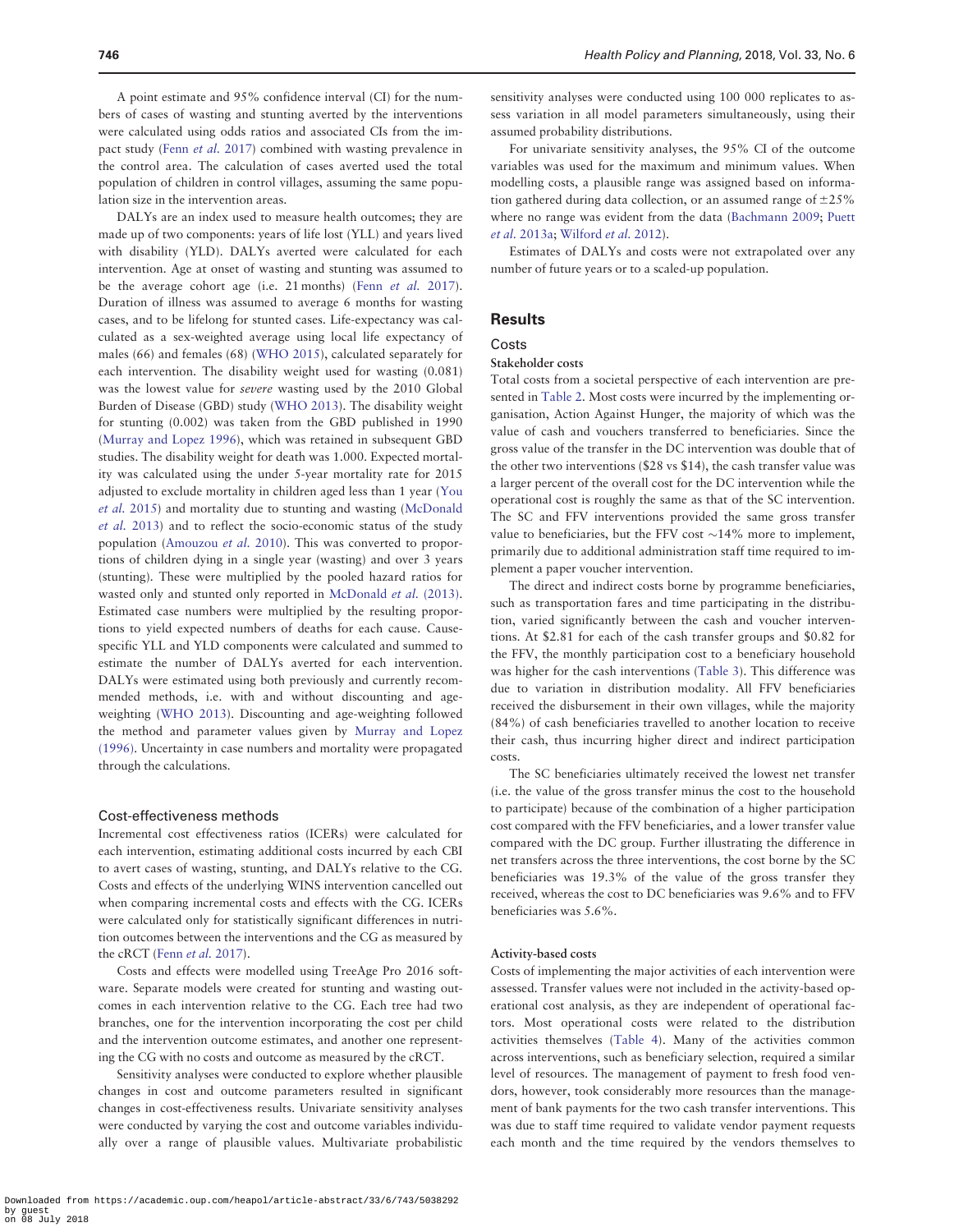### <span id="page-4-0"></span>Table 2. Costs by stakeholder group and cost category

|                              | DC           |            | SC.          |            | <b>FFV</b>   |            |
|------------------------------|--------------|------------|--------------|------------|--------------|------------|
|                              | Amount (USD) | % of total | Amount (USD) | % of total | Amount (USD) | % of total |
| <b>Action Against Hunger</b> | \$155 118    | 91.1%      | \$105 924    | 87.0%      | \$122 339    | 88.2%      |
| Cash/voucher value           | \$105 078    | 61.7%      | \$55 341     | 45.5%      | \$55 356     | 39.9%      |
| Other programme costs        | \$3648       | $2.1\%$    | \$3818       | $3.1\%$    | \$9958       | $7.2\%$    |
| Personnel-technical          | \$20.081     | 11.8%      | \$20426      | $16.8\%$   | \$27697      | $20.0\%$   |
| Personnel—support            | \$6478       | $3.8\%$    | \$6506       | 5.3%       | \$7632       | $5.5\%$    |
| Transportation               | \$13 412     | 7.9%       | \$13 412     | 11.0%      | \$13 412     | 9.7%       |
| Support costs <sup>a</sup>   | \$6421       | $3.8\%$    | \$6421       | 5.3%       | \$8285       | $6.0\%$    |
| Programme beneficiaries      | \$11.504     | $6.8\%$    | \$12 118     | $9.9\%$    | \$4566       | $3.3\%$    |
| Other community costs        | \$408        | $0.2\%$    | \$429        | $0.4\%$    | \$313        | $0.2\%$    |
| Tameer Bank <sup>b</sup>     | \$3171       | $1.9\%$    | \$3340       | $2.7\%$    |              |            |
| Fresh food vendors           |              |            |              |            | \$11 536     | 8.3%       |
| <b>TOTAL</b>                 | \$170 201    |            | \$121 811    |            | \$138754     |            |

<sup>a</sup>Support costs include: office running costs of the base and capital, and transportation for support staff.

<sup>b</sup>ACF paid these costs to Tameer Bank for their services in cash distribution.

### Table 3. Beneficiary contribution comparisons to transfer value

| Metrics                                                         | DС       | SС      | <b>FFV</b> |
|-----------------------------------------------------------------|----------|---------|------------|
| Average monthly beneficiary household cost (USD)                | \$2.81   | \$2.81  | \$0.82     |
| Average monthly transfer value, gross <sup>a</sup> (USD)        | \$29.19  | \$14.59 | \$14.60    |
| Average monthly transfer value, net (USD)                       | \$26.38  | \$11.78 | \$13.78    |
| Average cost to household as % of value of total gross transfer | $9.63\%$ | 19.26%  | 5.62%      |

a Not precisely \$28 and \$14 each month due to variations in monthly exchange rates; based on accounting records.

| <b>Table 4.</b> Operational costs per programme activity excluding the value of cash or vouchers |  |  |  |  |  |  |  |
|--------------------------------------------------------------------------------------------------|--|--|--|--|--|--|--|
|--------------------------------------------------------------------------------------------------|--|--|--|--|--|--|--|

|                                    | DC.          |            | SC           |            | <b>FFV</b>   |            |
|------------------------------------|--------------|------------|--------------|------------|--------------|------------|
| Programme activity <sup>a</sup>    | Amount (USD) | % of total | Amount (USD) | % of total | Amount (USD) | % of total |
| Beneficiary targeting              | \$15 400     | $23.6\%$   | \$15 631     | 23.5%      | \$15 631     | 18.7%      |
| Cash/voucher preparation           | \$377        | $0.6\%$    | \$377        | $0.6\%$    | \$5217       | $6.3\%$    |
| Token distribution                 | \$5893       | $9.0\%$    | \$5921       | $8.9\%$    | \$0          | $0\%$      |
| Cash/voucher distribution          | \$26,674     | 41.0%      | \$27.582     | 41.5%      | \$25 827     | 31.9%      |
| Bank/vendor payment and management | \$2178       | $3.3\%$    | \$2178       | $3.3\%$    | \$16 024     | 19.2%      |
| Monitoring                         | \$5103       | 7.8%       | \$5282       | $7.9\%$    | \$8444       | $10.1\%$   |
| Support                            | \$9498       | 14.6%      | \$9498       | 14.3%      | \$12 255     | 14.7%      |
| <b>TOTAL</b>                       | \$65 123     |            | \$66,470     |            | \$83 398     |            |

a Support costs include salaries for support staff, transportation for support staff, office running costs, and general supplies, communications and security; Monitoring includes staff salaries and transportation for programme monitoring; 'Token distribution' refers to the monthly distribution of a slip of paper to each beneficiary that is required to be presented at the cash distribution in order to collect the transfer.

consolidate the vouchers and prepare payment requests. The total operational cost of the DC intervention was somewhat lower than that of the SC only because there were fewer beneficiaries.

# Cost-efficiency

The DC intervention was the most cost-efficient intervention measured by total cost transfer ratios (TCTRs), which is the total cost to transfer one monetary unit to a beneficiary (e.g. individual, household), including the value of the transfer itself. The SC intervention was the most cost-efficient per operational cost per household beneficiary.

Cost per beneficiary household and TCTRs were calculated from a societal perspective [\(Table 5\)](#page-5-0). The total cost per household is a tally of all costs to all stakeholders as well as the value of the

transfer itself divided by the total number of beneficiaries. Operational cost is the total cost of the intervention minus the value transferred to beneficiaries. The total cost per beneficiary household for the 6 months of intervention ranged from \$193 to \$284 including the value of the cash or vouchers transferred to each beneficiary household, while operational costs per recipient ranged from \$105 to \$132 per recipient household. Operational cost per beneficiary household in the FFV intervention was 21–26% higher than the cash interventions, driven by both the additional staff time required to prepare and reconcile paper vouchers and vendor time contribution.

TCTRs are typically calculated using the gross transfer value. Here we calculate both the gross TCTR using the amount distributed to each beneficiary household, and the net TCTR using the amount distributed to each beneficiary minus their participation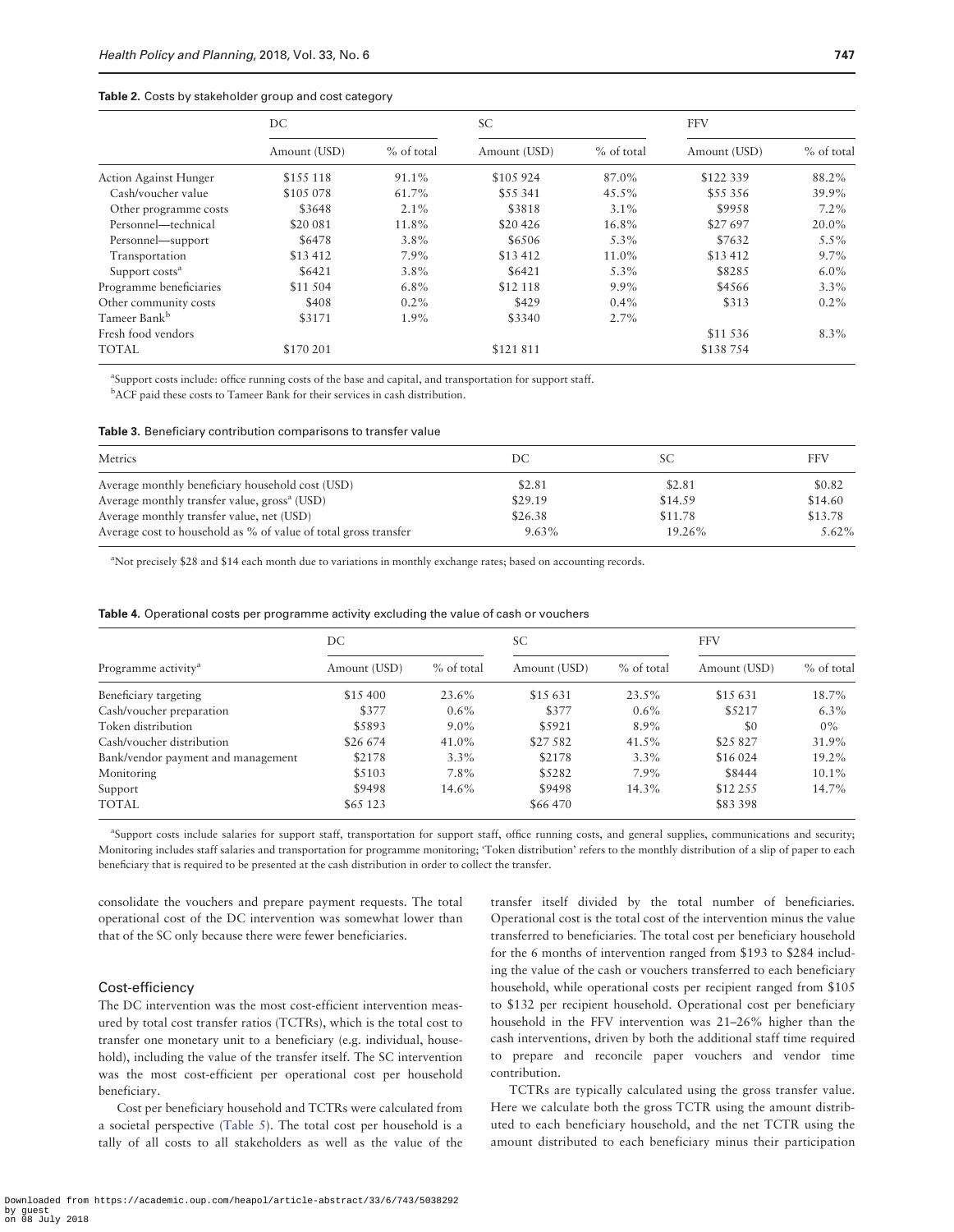<span id="page-5-0"></span>cost. TCTRs of all three interventions ranged from 1.62 for DC based on gross transfer to 2.82 for SC based on net transfer. The DC intervention had the most favourable gross and net TCTRs out of the three programmes for both gross and net transfers, due to the higher transfer value in the DC intervention. Compared with the FFV intervention, the SC had a lower gross TCTR. However, given the higher beneficiary cost to SC beneficiaries the FFV was in effect more cost-efficient according to net TCTR.

### Table 5. Cost-efficiency metrics

| Metrics                                                  | DC.   | SC.   | <b>FFV</b> |
|----------------------------------------------------------|-------|-------|------------|
| Cost per beneficiary household, total                    | \$284 | \$193 | \$220      |
| Cost per beneficiary household, operational <sup>a</sup> | \$109 | \$105 | \$132      |
| TCTR, gross transfer                                     | 1.62  | 2.20  | 2.51       |
| TCTR, net transfer <sup>b</sup>                          | 1.82  | 2.82  | 2.73       |

a Operational costs include all costs from a societal perspective minus the value of the transfer itself.

<sup>b</sup>Net transfer is the gross transfer minus cost to beneficiaries.

#### Table 6. Base case cost-effectiveness results

# Cost-effectiveness

# Base case analysis

Table 6 presents results from the base case analysis. The cost per child in a household receiving cash or vouchers in each arm was \$203 for DC, \$135 for SC, and \$160 for FFV. ICERs were calculated as the additional costs incurred to avert an additional case of stunting or wasting relative to the CG. The cost per case of wasting averted in DC compared with the CG was \$4865 and there was no statistically significant difference in wasting in the SC and FFV groups compared with the CG. The incremental cost per case of stunting averted in each arm relative to the CG was \$1290 for DC, \$882 for SC and \$883 for FFV.

DALY estimates in Table 7 are presented separately by whether the model used age-weighting and discounting or not, reflecting recent changes in recommended DALY methods ([WHO 2013](#page-11-0)). Presenting both sets of estimates enables comparison with other studies conducted before these changes were made.

The base case cost per DALY averted for non-discounted or ageweighted DALY estimates was \$641 for the DC arm, \$434 for SC and \$563 for FFV. Discounted and age-weighted estimates were \$1252 for the DC arm, \$845 for SC and \$1096 for FFV. DALY

| Result                                                               | DC        | SC.       | FFV      |
|----------------------------------------------------------------------|-----------|-----------|----------|
| Total cost <sup>a</sup> (USD)                                        | \$170 201 | \$121 811 | \$138754 |
| No. of children in programme <sup>b</sup>                            | 839       | 90.5      | 866      |
| Incremental cost per child receiving intervention (USD) <sup>c</sup> | \$203     | \$135     | \$160    |
| Decrease in prevalence of wasting <sup>d</sup>                       | 4.17%     | NS        | NS       |
| Cases of wasting averted                                             | 35        |           |          |
| Decrease in prevalence of stunting <sup>d</sup>                      | 15.72%    | 15.26%    | 18.14%   |
| Cases of stunting averted                                            | 132       | 138       | 1.57     |
| ICER-\$/case of wasting averted                                      | \$4865    |           |          |
| ICER-\$/case of stunting averted                                     | \$1290    | \$882     | \$883    |

<sup>a</sup> Analysis of costs includes all costs from the societal perspective.

b Number of children at baseline.

c Costs are incremental relative to the CG.

d Difference in difference estimates relative to CG for outcomes with significant results.

NS, not significant.

### Table 7. DALY estimates by intervention

| Intervention | DALYs attributable to | Component         |              | Discounted and<br>age-weighted <sup>a,b,c</sup> | Not discounted or<br>age-weightedb,c |                 |
|--------------|-----------------------|-------------------|--------------|-------------------------------------------------|--------------------------------------|-----------------|
| DC           | Wasting and stunting  | YLL (wasting)     | 14           | (2, 33)                                         | 28                                   | (3, 65)         |
|              |                       | YLL (stunting)    | 112          | (29, 220)                                       | 219                                  | (56, 430)       |
|              |                       | YLD (wasting)     | $\mathbf{0}$ | (0, 1)                                          | 1                                    | (0, 2)          |
|              |                       | YLD (stunting)    | 9            | (3, 14)                                         | 17                                   | (5, 28)         |
|              |                       | <b>DALY</b>       | 136          | (33, 269)                                       | 265                                  | (65, 525)       |
|              |                       | Cost/DALY averted | \$1252       | (S564, S5738)                                   | \$641                                | (\$289, \$2941) |
| SC.          | Stunting only         | YLL               | 134          | (47, 251)                                       | 260                                  | (91, 489)       |
|              |                       | <b>YLD</b>        | 11           | (5, 16)                                         | 20                                   | (9, 32)         |
|              |                       | <b>DALY</b>       | 144          | (51, 268)                                       | 281                                  | (100, 521)      |
|              |                       | Cost/DALY averted | \$845        | (\$383, \$2764)                                 | \$434                                | (\$197, \$1420) |
| <b>FFV</b>   | Stunting only         | YLL               | 117          | (33, 232)                                       | 229                                  | (64, 451)       |
|              |                       | <b>YLD</b>        | 9            | (3, 15)                                         | 18                                   | (6, 29)         |
|              |                       | <b>DALY</b>       | 127          | (36, 247)                                       | 247                                  | (70, 481)       |
|              |                       | Cost/DALY averted | \$1096       | $($ \$466, \$4570)                              | \$563                                | (\$239, \$2347) |

a Default values for were used for the age-weighting modulating factor (1.000), constant term (0.1658), discount rate (0.03) and Beta parameter for age-weighting (0.04) ([Murray and Lopez 1996](#page-10-0); [Fox-Rushby and Hanson 2001](#page-10-0)).

<sup>b</sup>All costs are in USD.

c Figures in parentheses are 95% CIs.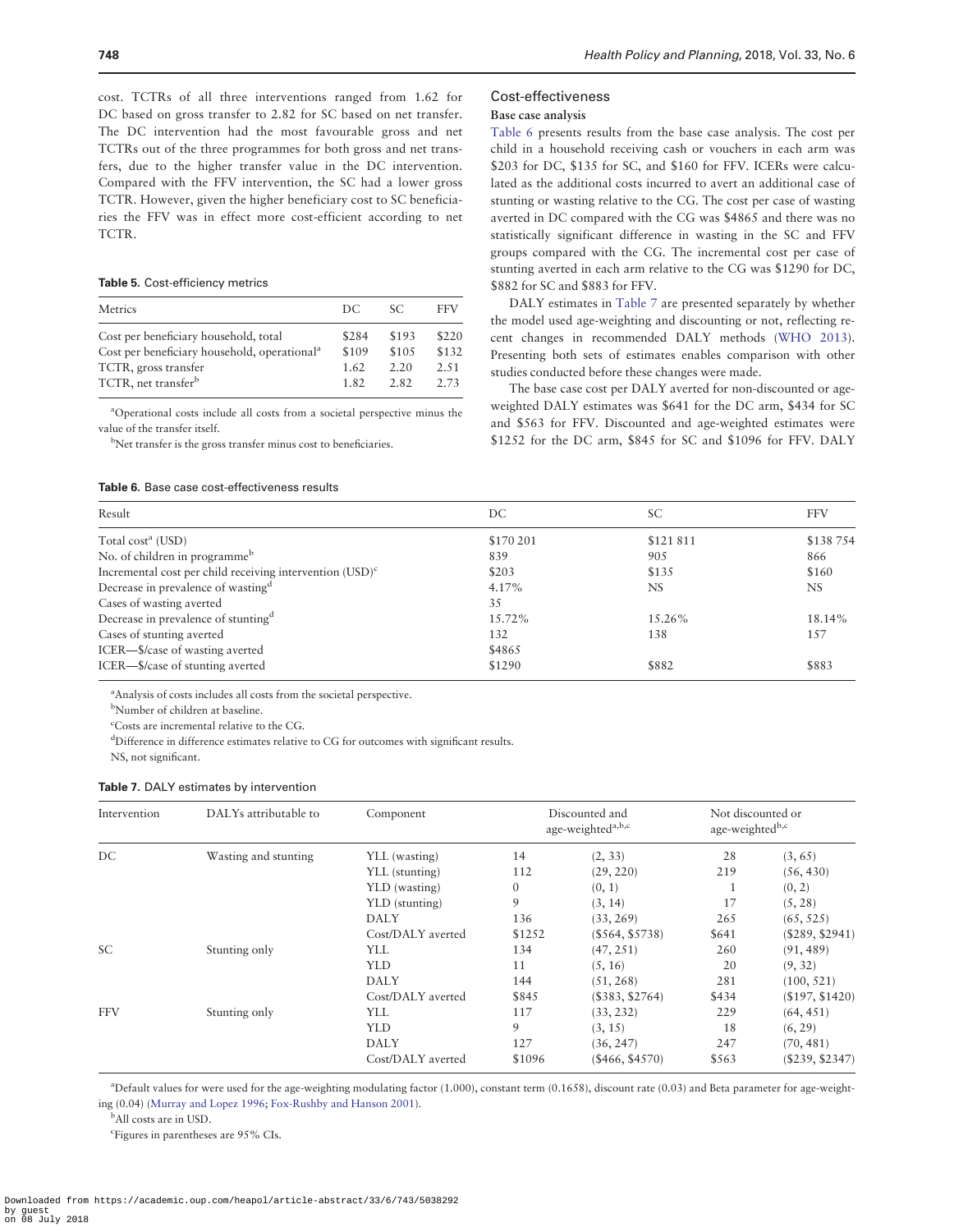| Table 8. Parameter values and ranges |           |            |           |              |                                       |  |  |  |
|--------------------------------------|-----------|------------|-----------|--------------|---------------------------------------|--|--|--|
| Variable                             | Base case | Worst case | Best case | Distribution | Data source                           |  |  |  |
| Total costs                          |           |            |           |              |                                       |  |  |  |
| DC                                   | \$170 201 | \$189 990  | \$151 519 |              | Costing data                          |  |  |  |
| SC                                   | \$121811  | \$142 096  | \$102 634 |              |                                       |  |  |  |
| <b>FFV</b>                           | \$138754  | \$164 824  | \$114984  |              |                                       |  |  |  |
| Cases averted relative to CG         |           |            |           |              |                                       |  |  |  |
| Wasting, DC                          | 35        | 6          | 52        |              | Analysis of effectiveness data        |  |  |  |
| Stunting, DC                         | 132       | 41         | 214       |              |                                       |  |  |  |
| Stunting, SC                         | 138       | 47         | 225       |              |                                       |  |  |  |
| Stunting, FFV                        | 157       | 67         | 244       |              |                                       |  |  |  |
| Cost per child                       |           |            |           |              |                                       |  |  |  |
| DC                                   | \$203     |            |           | Gamma        | Costing data                          |  |  |  |
| SC                                   | \$135     |            |           |              |                                       |  |  |  |
| <b>FFV</b>                           | \$160     |            |           |              |                                       |  |  |  |
| Prevalence by intervention           |           |            |           |              |                                       |  |  |  |
| Wasting, DC                          | 4.89%     |            |           | Beta         | Effectiveness data (Fenn et al. 2017) |  |  |  |
| Wasting, control                     | 9.06%     |            |           |              |                                       |  |  |  |
| Stunting, DC                         | 43.91%    |            |           |              |                                       |  |  |  |
| Stunting, SC                         | 44.37%    |            |           |              |                                       |  |  |  |
| Stunting, FFV                        | 41.49%    |            |           |              |                                       |  |  |  |
| Stunting, control                    | 59.63%    |            |           |              |                                       |  |  |  |
| <b>DALYs</b>                         |           |            |           |              |                                       |  |  |  |
| DC                                   | \$641     | \$2941     | \$289     | Log normal   | Analysis of effectiveness data        |  |  |  |
| SC                                   | \$434     | \$1420     | \$197     |              |                                       |  |  |  |
| <b>FV</b>                            | \$563     | \$2347     | \$239     |              |                                       |  |  |  |
|                                      |           |            |           |              |                                       |  |  |  |

DC, double cash; SC, standard cash; FFV, fresh food voucher; DALYs, disability adjusted life years.

Table 9. Changes in ICER from univariate sensitivity analyses vary-

ing cost and outcome parameters

| Model             | Parameter | Base   | Min    | Max      | Spread   |
|-------------------|-----------|--------|--------|----------|----------|
| Wasting           |           |        |        |          |          |
| DС                | Costs     | \$4865 | \$4329 | \$5428   | \$1099   |
|                   | Outcome   |        | \$3273 | \$28 367 | \$25 094 |
| Stunting          |           |        |        |          |          |
| DС                | Costs     | \$1290 | \$1148 | \$1439   | \$291    |
|                   | Outcome   |        | \$795  | \$4151   | \$3356   |
| SC                | Costs     | \$882  | \$744  | \$1030   | \$286    |
|                   | Outcome   |        | \$541  | \$2592   | \$2050   |
| FFV               | Costs     | \$883  | \$732  | \$1050   | \$318    |
|                   | Outcome   |        | \$569  | \$2071   | \$1502   |
| DALY <sub>s</sub> |           |        |        |          |          |
| DС                | Costs     | \$641  | \$572  | \$717    | \$145    |
|                   | Outcome   |        | \$324  | \$2618   | \$2294   |
| SС                | Costs     | \$434  | \$365  | \$505    | \$140    |
|                   | Outcome   |        | \$234  | \$1218   | \$984    |
| <b>FFV</b>        | Costs     | \$563  | \$466  | \$667    | \$202    |
|                   | Outcome   |        | \$288  | \$1982   | \$1694   |

ICER, incremental cost effectiveness ratio; DC, double cash; SC, standard cash; FFV, fresh food voucher.

estimates were driven by the YLL component, comprising >92% of all estimates, both with and without age-weighting and discounting.

### Sensitivity analysis

Table 8 summarizes the parameters used in univariate and multivariate probabilistic sensitivity analyses.

Results of univariate sensitivity analyses are summarized in Table 9 as changes in ICER for each model when cost and outcome variables were varied between their maximum and minimum



Figure 1. Cost-effectiveness acceptability curve for averting cases of wasting in DC arm compared with the CG.

plausible values. The outcome variable showed a higher level of uncertainty compared with the cost variable in all models.

Figures 1–[3](#page-7-0) present results from probabilistic sensitivity analyses, using cost-effectiveness acceptability curves to represent the probability that the cash and voucher interventions could achieve various levels of cost-effectiveness based on different thresholds for 'willingness to pay' from the societal perspective. As society's theoretical willingness to pay to prevent a case of stunting or wasting increases, the probability also increases that the programme would be cost-effective.

The acceptability curve in Figure 1 shows that the DC intervention would have a 25% probability of being cost-effective if society was willing to pay \$4030 per case of wasting prevented, a 50% probability at \$4886 per case averted, and a 75% probability at \$6153 per case averted. The probabilistic sensitivity analysis results indicate that the base case ICER had a 95% CI of between \$2997 and \$11 761.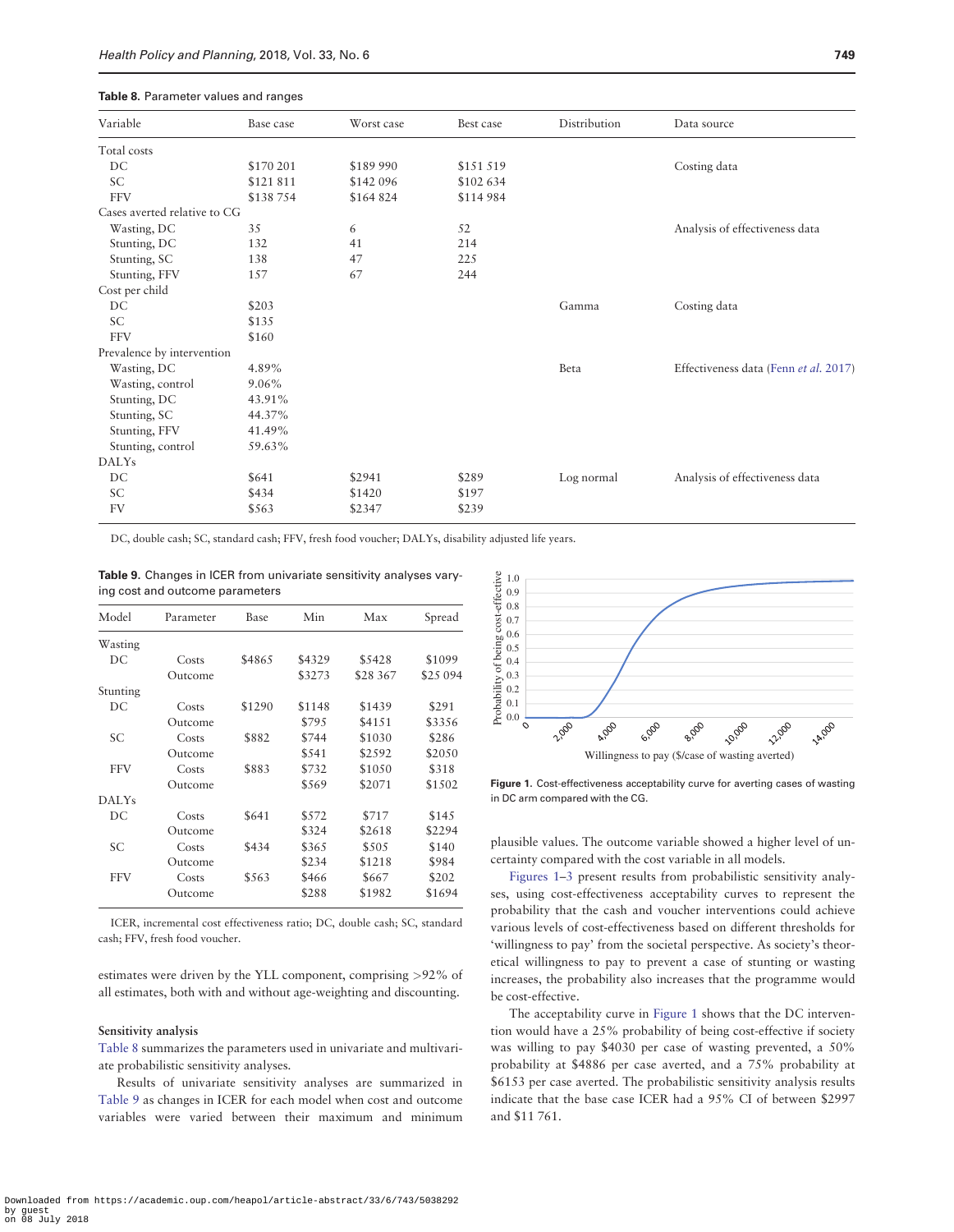<span id="page-7-0"></span>

Figure 2. Cost-effectiveness acceptability curve for averting cases of stunting in all arms compared with the CG.

Figure 2 presents acceptability curves for all arms for the stunting model. The DC intervention would have a 25% probability of being cost-effective if society was willing to pay \$1151 per case of stunting prevented, a 50% probability at \$1291, and a 75% probability at \$1457 per case averted. The probabilistic analysis results show that the ICER for this model has a 95% CI of \$967–\$1880.

The SC intervention would have a 25% probability of being cost-effective if society were willing to pay \$784 per case of stunting averted, a 50% probability at \$883 per case averted, and a 75% probability at \$997. Results from the Monte Carlo simulation indicate that the ICER has a 95% CI of between \$646 and \$1301.

The acceptability curve for FFV shows that the intervention would have a 25% probability of being cost-effective if society were willing to pay \$793 per case of stunting averted, a 50% probability at \$883 and a 75% probability at \$988. The probabilistic analysis results show that the ICER had a 95% CI of between \$657 and \$1244.

Acceptability curves for DALY results (Figure 3) show only nondiscounted and age weighted results, following current recommendations [\(WHO 2013](#page-11-0)). The DC intervention would have a 25% probability of being cost-effective at a willingness to pay of \$521 per DALY averted, a 50% probability at \$642 per DALY averted and a 75% probability at \$791 per DALY averted. The SC intervention would have a 25%, 50% and 75% probability of being costeffective at \$367, \$435 and \$515 per DALY averted, respectively. The FFV intervention would be 25% likely to be cost-effective at a willingness to pay of \$460, a 50% likelihood at \$563 and a 75% likelihood at \$689 per DALY averted.

# **Discussion**

The DC intervention was the only intervention of the three CBIs to avert cases of wasting. The SC and FFV interventions were both more cost-effective than the DC intervention at averting cases of child stunting. The DC intervention was significantly more costefficient than the other CBIs, driven primarily by the comparatively large transfer value.

# Cost-effectiveness analysis

# Cases of wasting averted

The cost to avert a case of wasting in the DC intervention was \$4865, ranging from  $\sim$  \$3000 to \$28 000 per case averted in sensitivity analyses.

While there is a lack of similar cost-effectiveness studies against which to compare these results, there is some published evidence on effectiveness in preventing wasting outcomes. [Bailey and Hedlund \(2012\)](#page-10-0)



Figure 3. Cost-effectiveness acceptability curve for averting DALYs in all arms compared with the CG.

cite findings from five programmes using CBIs to address wasting as part of larger packages of preventive and therapeutic nutrition interventions. Notwithstanding differences between programmes, results being based on programme assessments rather than experimental design, and noting challenges in attribution, they describe a 4% reduction in wasting prevalence in Kenya, a 3–4% reduction in Myanmar, an 8% reduction in Niger and a 6% reduction in South Sudan with use of CBIs. The differences across these programmes in impact on wasting prevalence could result from a wide range of factors, yet they demonstrate that results of this study showing a 4% reduction in global wasting with CBIs are within the range of impact potentially linked to the implementation of CBIs as reported by others.

On the other hand, in an RCT on a mobile cash transfer programme in Burkina Faso, [Houngbe](#page-10-0) et al. (2017) found that cash transfers had no protective effect on incidence of acute malnutrition. Another study in the Democratic Republic of the Congo looked at the impact of distributing cash transfers for six months to households with children receiving treatment for SAM at an outpatient therapeutic programme [\(Grellety](#page-10-0) et al. 2017). They found that the addition of the cash transfer decreased programme default rates and led to lower disease relapse rates. While this study found no greater impact on recovery or stunting in the cash-receiving group, they concluded that transfers can improve outcomes of SAM treatment programmes in food insecure areas. A study in Haiti by Ruel [et al.](#page-11-0) [\(2008\)](#page-11-0) found that blanket food distribution for children below 2 years of age to prevent undernutrition achieved a reduction of 4% in wasting prevalence beyond that achieved by targeted food distribution for treatment of underweight children, comparing baseline and 3 years later.

For a low incidence disease, such as wasting, it will be expensive to prevent cases with a universal programme like the CBIs in this study, since most of the programme resources will be spent on people who would likely not develop the disease. Given the variation across all study arms in baseline incidence of wasting (19–24%) and stunting (47–55%) (Fenn et al. [2017\)](#page-10-0) and the difference in effectiveness of the transfer interventions in preventing these nutrition outcomes, the DC intervention needed to reach 24 children to prevent one case of wasting, while each of the 3 intervention arms needed to reach between 6 and 7 children to prevent one case of stunting.

#### Cases of stunting averted

The cost to avert a case of stunting was lower than the cost per case of wasting averted in this study because of the greater impact of the CBIs on averting stunting compared with wasting. The cost to avert a case of stunting in this intervention was around \$1000 across all 3 arms. As with the literature on wasting, estimates of costs to avert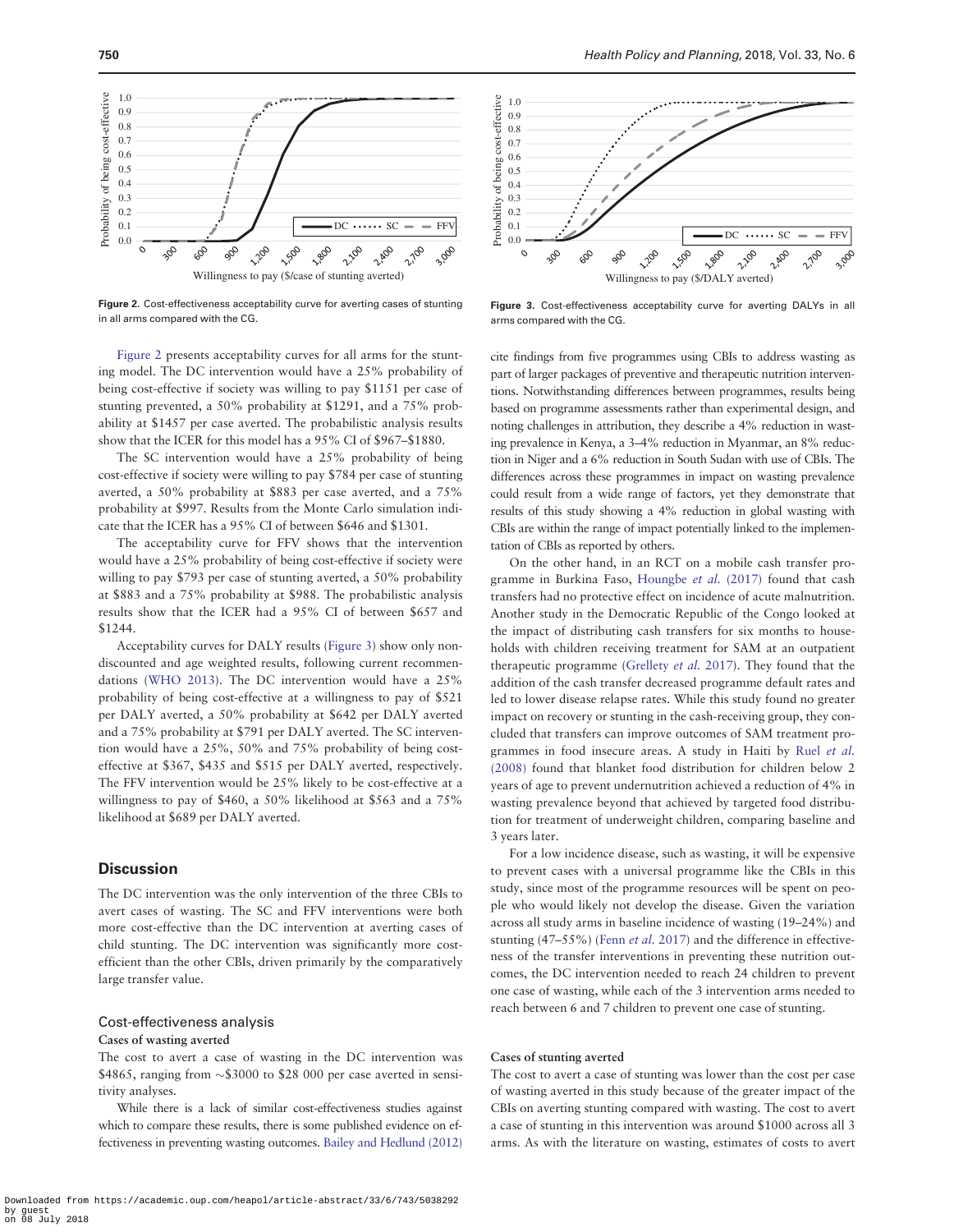stunting are similarly scarce. One study in Peru costed a facilitybased programme delivering nutrition education, including growth monitoring and complementary feeding demonstrations ([Waters](#page-11-0) [et al.](#page-11-0) 2006). This study used activity-based costing methods and assessed health worker time allocation, estimating a cost of \$139 per case of stunting averted from an institutional perspective, meaning that beneficiary costs were not included in the total. Another analysis modelled the cost-effectiveness of a package of interventions including community case management of common illnesses and universal outreach via community-level campaigns, compared with mainstream facility-based care ([Carrera](#page-10-0) et al. 2012). This study assessed input costs, finding that for each \$1 million invested to reach the most deprived populations, approximately 279 cases of stunting were averted, resulting in a cost of  $\sim$ \$3584 per case of stunting averted. One study estimated much lower costs, at between \$226 and \$344 per case of stunting averted in four African countries by implementing a package of 10 nutrition-specific preventive and therapeutic interventions at scale [\(Shekar](#page-11-0) et al. 2016a).

These divergent findings represent outcomes of different service delivery strategies, suggesting that a broad range of factors influence stunting, and that various interventions can be used to reduce its prevalence. Furthermore, the broad array of contexts and study objectives likely contributed to the wide range of cost estimates ([Fiedler and Puett 2015](#page-10-0)).

### Disability-adjusted life years

The cost per DALY averted in preventing undernutrition ranged from \$845 to \$1252 in this study using discounted and ageweighted methods, and from \$434 to \$641 using non-discounted or age-weighted methods.

In interpreting these findings for local decision-making, affordability of health gains is often assessed using a country's per capita gross domestic product (GDP) as a threshold for an assumed institutional willingness to pay per DALY averted [\(WHO 2001](#page-11-0)), regardless of competing priorities and demands for available funds.

Sensitivity analyses indicate the three CBIs in this study were likely to achieve a cost per DALY averted of less than or equal to Pakistan's 2015 per capita GDP of \$1435 ([World Bank](#page-11-0) [2017\)](#page-11-0) according figures without discounting or age-weighting. Accordingly, all three interventions are considered 'highly costeffective' according to the international GDP per capita threshold. However, these thresholds were developed to inform global investments, and a growing body of work indicates that they do not reflect available resources for health investment and would not account for opportunity costs of other current and potential uses of a country's health budget. Yet empirically derived thresholds reflecting the opportunity costs of health care spending are scarce. For example, [Woods](#page-11-0) et al. (2016) estimated that a more realistic threshold in Malawi would represent between 1% and 51% of the per capita GDP, ranging from \$3 to \$116. This finding suggests that far fewer interventions would be considered cost-effective based on local opportunity costs of health care spending compared with international thresholds.

Levels of health spending in Pakistan are among the lowest in the world, with public health expenditure being <1% of GDP in 2014, or just \$36 per capita ([World Bank 2017\)](#page-11-0). The CBIs presented in this analysis were preventive programmes having impacts on nutrition outcomes and in the future might be funded from the public health component of the health budget; this is a small proportion of a limited set of funds. Such CBIs would be competing for this funding with established public health interventions achieving greater cost-effectiveness, such as <\$10 per DALY averted for national immunisation programmes and \$5–17 per DALY averted for insecticide-treated bed nets, among others ([Jamison](#page-10-0) et al. 2006).

In a context of limited funds for government services, it is debatable whether the international thresholds provide appropriate guidance for decision-making in a low-income country such as Pakistan ([Robinson](#page-11-0) et al. 2017), and whether the resource requirements needed to implement CBIs to address undernutrition would be feasible or affordable for local government health budgets. Nevertheless, CBIs have been implemented in Pakistan through the BISP. While public spending in Pakistan for social protection is also low, at 0.2% of GDP in 2014 ([ILO 2017\)](#page-10-0), the BISP is the third largest expenditure in Pakistan's public budget and represents 0.3% of GDP [\(Handayani and Buckley 2010\)](#page-10-0). Results of this analysis demonstrating cost-effective impact by international standards of CBIs in preventing undernutrition, along with other proved benefits of CBIs, could provide justification for the government to sustain their strong investment in existing social safety net programmes as part of a multisectoral effort to reduce undernutrition among poorer households.

# Cost-efficiency analysis

The gross transfer TCTRs of the three interventions in this study, 1.62 for DC, 2.20 for SC, and 2.51 for FFV were consistent with the range of 1.15–2.81 cited for other similar CBIs in other contexts ([Maunder](#page-10-0) et al. 2016). However, direct comparisons with other interventions for drawing conclusions on cost-efficiency of different transfer modalities, intervention designs, geographic locations, or implementing organisations are likely to be unreliable until there is a larger pool of TCTR data for comparison.

TCTRs are usually calculated based on gross transfers, yet net TCTRs better represent the actual cost to transfer \$1 of net benefit to a recipient. Unlike gross TCTRs, net TCTRs account for participation cost to beneficiaries and therefore more accurately indicate how efficiency a unit of benefit is transferred to a beneficiary. The net TCTRs of the three interventions were 1.82 for DC, 2.82 for SC and 2.73 for FFV.

This analysis highlights that when the transfer value is relatively low and the cost to access the transfer is relatively high, the net proportion received by a beneficiary can be significantly lower than the calculated transfer amount required to produce the desired impact. In this case the SC group effectively received just 80% of the calculated transfer value, which may have resulted in a more modest impact in the SC group than expected. By not considering beneficiary costs and making programmatic adjustments to reduce or compensate the cost, there is a risk of compromising effectiveness of an intervention.

# Cost analysis

The DC cost the most of the three interventions, driven primarily by the higher value of the cash transferred. Operationally, the FFV intervention cost the most to implement, primarily due to the staff time needed to manually prepare and process the paper vouchers. Cost savings might be achieved by automation of some processes done manually in these interventions to reduce the time investment by staff and vendors. The use of barcodes and scanners, or e-vouchers could be considered for future interventions provided the initial set-up costs would be offset by recurrent cost savings.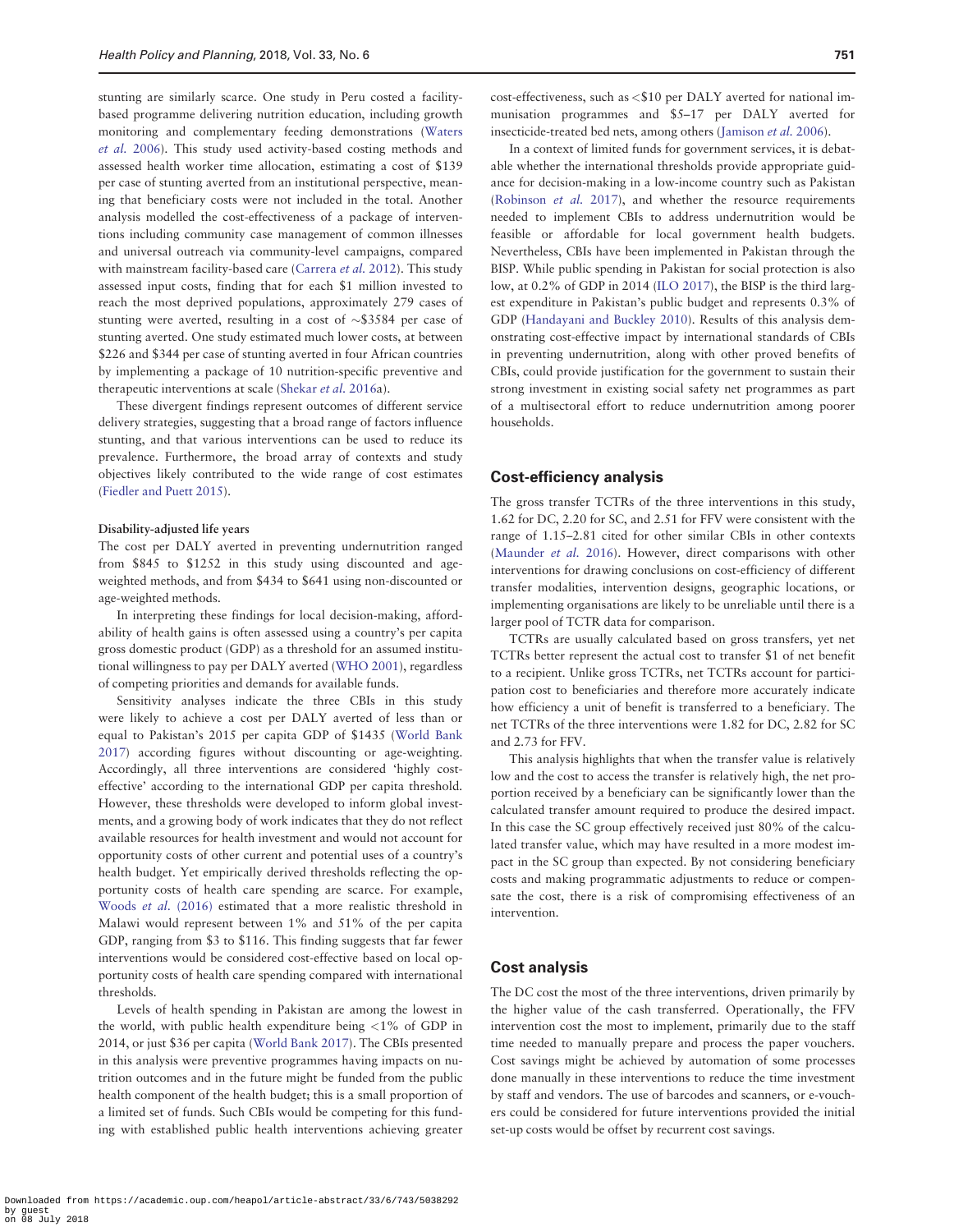The recurrent cost to a cash beneficiary to access the programme was more than three times the cost to a voucher beneficiary, due to differences in distribution design. All vouchers were distributed to beneficiaries in their own villages while most of the cash beneficiaries had to travel to collect their benefit, a process taking a whole day for some because of public transportation schedules. Only 15% of the cash recipients received the transfer in their own villages, 37% had to travel to a neighbouring village, while 47% had to travel to the bank branch in Dadu city. The decision to distribute cash centrally for clusters of villages reduced the operational cost to the implementing organisations, however these costs were effectively transferred to households in the form of higher opportunity costs resulting in the erosion of the effective transfer value to the cash beneficiaries. Similar future interventions could include a transportation fee top-up to the transfer for those who do not receive the transfer in their own village to protect the full transfer amount.

The fresh food vendors were not paid any service fees despite the opportunity cost they incur in processing vouchers and preparing payment requests. Food vendors absorbed an estimated 14% of operational cost of the FFV; in contrast, the bank cost just 5% of operational resource expenditure for the SC and SC, paid for by Action Against Hunger as a service fee. Some informants suggested that a few vendors charged higher prices for goods purchased with vouchers or provided lower quality products to recuperate some opportunity costs. Although it was beyond the scope of this study to quantify the scale and scope of this practice, it is not an uncommon practice in food voucher programmes and is usually mitigated by regular monitoring by implementation staff and by setting up complaints mechanisms. The above demonstrates the importance of considering the full cost to all stakeholders, not just the direct financial cost to the implementing organization, and to bear these possible trade-offs in mind for programme and implementation decisions.

# Limitations

The counterfactual used to estimate DALYs averted used a mixture of local data, non-local data, and assumed values which may have introduced some inaccuracy. The use of the lowest disability weight for severe wasting may have introduced a small upward bias. The DALY estimates were dominated by the YLL component, which together with the low disability weight for stunting meant that any upward bias in the DALY estimates is also small. The introduced inaccuracies were systematic, allowing for comparisons between study arms. The coverage of the 95% CI is not exact. Finally, small sample sizes led to imprecise estimates.

This analysis is subject to specific shortcomings of the CEA methodology itself. First, the full effect of CBIs is likely to be underestimated since cost-effectiveness ratios are calculated using one effectiveness result at a time and there is currently no index for programmes potentially impacting a wide range of non-health outcomes. Furthermore, CBIs are likely to appear less cost effective in achieving nutrition objectives than nutrition-specific interventions because of a more diffuse causal pathway between a nutritionsensitive intervention and any one individual health or nutrition outcome. Second, CEAs do not include consistently a consideration of social equity or other normative factors into the calculation ([Cookson](#page-10-0) et al. 2017) and therefore it is recommended that policy decisions should not be based solely on relative cost-effectiveness of intervention options.

Moreover, comparison of costing estimates across studies is complicated for reasons related to the context, the interventions and the study methods themselves; direct comparisons or generalizations

should be undertaken with caution ([O'Brien 2014](#page-10-0); [Fiedler and Puett](#page-10-0) [2015;](#page-10-0) [Maunder](#page-10-0) et al. 2016; [Doocy and Tappis 2016](#page-10-0); [Gentilini](#page-10-0) [2016;](#page-10-0) [Venton](#page-11-0) et al. 2015).

Despite these limitations, this study has provided the first costeffectiveness results for use of cash in preventing undernutrition, using robust outcomes from an RCT, and a rigorous and detailed analysis of costs from a societal perspective.

# Conclusion

Undernutrition is a significant public health concern globally and in Pakistan, with implications for the life quality and productivity of future generations. Three CBIs implemented in southern Pakistan achieved cost-effective outcomes in preventing undernutrition according to international standards. However, the achievement of these outcomes through CBIs may be considered costly given the current low levels of health expenditure in Pakistan. Alternatively, local policy-makers could use the findings from this analysis to advocate for sustaining Pakistan's investment in existing social safety net programmes.

Additional research should be conducted to build the evidence base on the effectiveness and cost-effectiveness of CBIs on nutrition outcomes in other settings, relative to other humanitarian interventions such as food aid, and go further in testing the relationship between transfer size and level of impact. The impact of preventive approaches to address acute undernutrition should be investigated over a longer time horizon to better capture their full impact.

# Ethical approval

Ethical approval was obtained from Pakistan National Bioethics Committee and approved by the Western International Review Board. The trial was registered on March 26, 2015; ISRCTN10761532. Participating households were enrolled at baseline after providing written informed consent from the household head, or the participating mother, father or primary caretaker. For the cost-effectiveness component of the study, verbal consent was obtained from all respondents before beginning discussions. Respondents understood the information provided and none refused to participate.

# Authors' contributions

S.P., C.P. and L.T. conceptualized and designed the study. L.T. and B.F. collected field data. L.T., C.P., M.M. and T.C. analysed the data. L.T. and C.P. drafted the initial manuscript. All authors reviewed and approved the final manuscript.

# Acknowledgements

The authors would like to acknowledge and thank the Research on Food Assistance for Nutritional Impact (REFANI) Pakistan study participants, the Action Against Hunger team in Pakistan, the REFANI research team in Pakistan, and the REFANI consortium members. We would also like to thank Ellyn Yakowenko and Maureen Gallagher for their contributions to REFANI, and Angeline Grant, Jennifer Ankrom-Khan, Shahid Fazal, Deepak Kumar, Dieynaba N'Diaye, Natasha Lelijveld, Zvia Shwirtz, Harold Alderman, and Erin Lentz for their review of the manuscript and helpful comments.

Conflict of interest statement. None declared.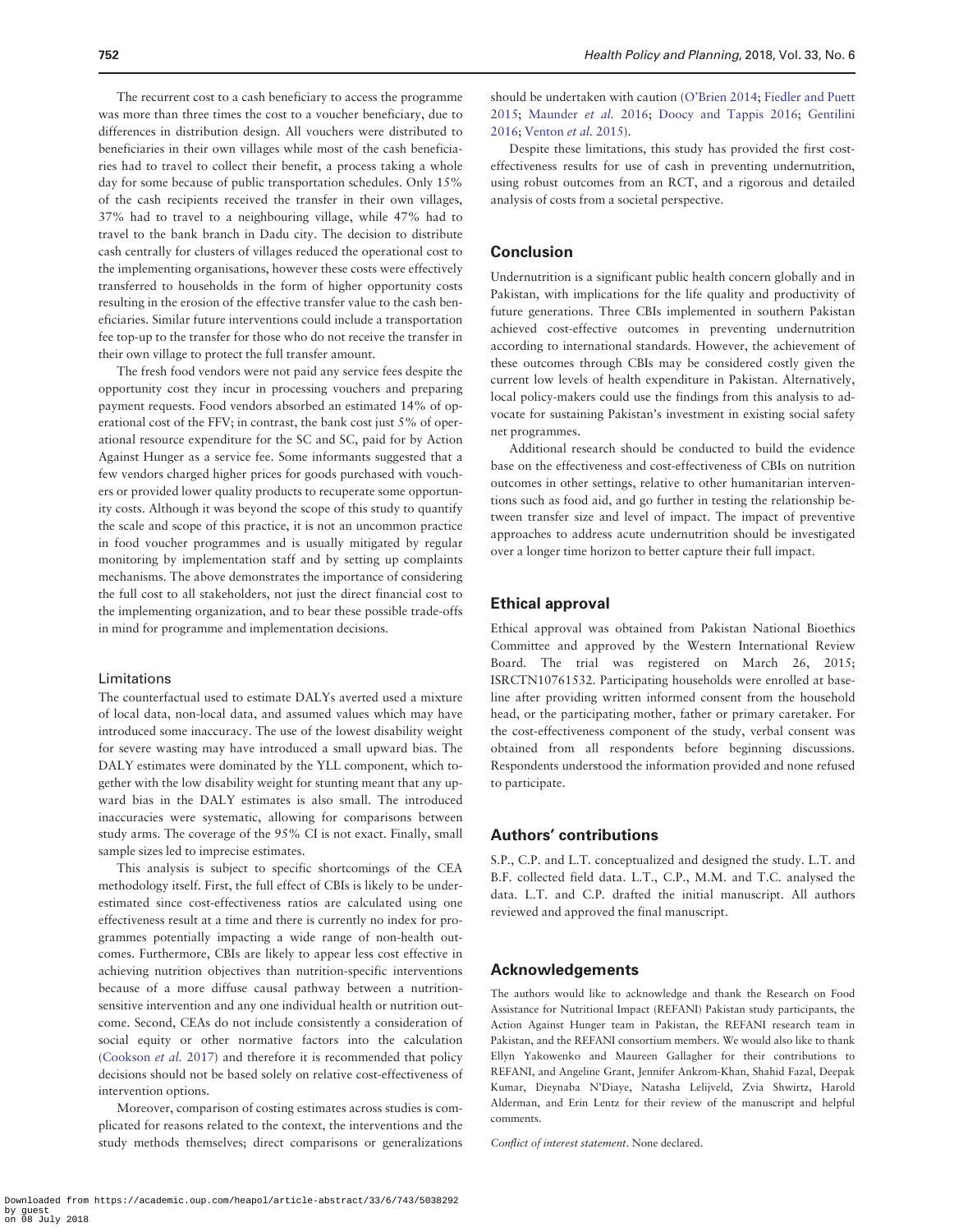### <span id="page-10-0"></span>Funding

This work was supported by the UK Department for International Development (PO6433) and the European Commission's Humanitarian Aid and Civil Protection department (ECHO/ERC/BUD/2015/91001). The interventions studied were funded by the European Union Delegation to Pakistan (DCI-FOOD/2012/284-413) and the European Commission's Humanitarian Aid and Civil Protection department (ECHO/ERC/BUD/2015/91001). The funding sources were not involved in the design or conduct of the study, including the collection, analysis, and interpretation of the data or the preparation of the manuscript.

### References

- Action Against Hunger (ACF). 2013. Household Economy Report. Women and Children/Infants Improved Nutrition in Sindh Province (WINS), Dadu District. Unpublished.
- Amouzou A, Richard SA, Friberg IK et al. 2010. How well does LiST capture mortality by wealth quintile? A comparison of measured versus modelled mortality rates among children under-five in Bangladesh. International Journal of Epidemiology 39: i186–92.
- Bachmann MO. 2009. Cost effectiveness of community-based therapeutic care for children with severe acute malnutrition in Zambia: decision tree model. Cost Effectiveness and Resource Allocation 7: 2.
- Bailey S, Hedlund K. 2012. The Impact of Cash Transfers on Nutrition in Emergency and Transitional Contexts: A Review of the Evidence. HPG Commissioned Reports. London: Overseas Development Institute. [http://](http://bit.ly/2hMRRRh) [bit.ly/2hMRRRh](http://bit.ly/2hMRRRh), accessed 5 May 2017.
- Bastagli F, Hagen-Zanker J, Harman L et al. 2016. Cash Transfers: What Does the Evidence Say? London: Overseas Development Institute. [http://bit.](http://bit.ly/2av62Ya) [ly/2av62Ya,](http://bit.ly/2av62Ya) accessed 9 February 2018.
- Black RE, Alderman H, Bhutta ZA et al. 2013. Executive summary of the Lancet Maternal and Child Nutrition Series. Maternal and Child Nutrition 1–12. [http://www.thelancet.com/pb/assets/raw/Lancet/stories/ser](http://www.thelancet.com/pb/assets/raw/Lancet/stories/series/nutrition-eng.pdf) [ies/nutrition-eng.pdf,](http://www.thelancet.com/pb/assets/raw/Lancet/stories/series/nutrition-eng.pdf) accessed 9 February 2018.
- Black RE, Allen LH, Bhutta ZA et al. 2008. Maternal and child undernutrition: global and regional exposures and health consequences. Lancet 371: 243–60.
- Briend A, Khara T, Dolan C. 2015. Wasting and stunting—similarities and differences: policy and programmatic implications. Food and Nutrition Bulletin 36: S15–23.
- Carrera C, Azrack A, Begkoyian G et al. 2012. The comparative cost-effectiveness of an equity-focused approach to child survival, health, and nutrition: a modelling approach. Lancet 380: 1341–51.
- Caulfield LE, Richard SA, Rivera JA et al. 2006. Stunting, wasting, and micronutrient deficiency disorders. In Jamison DT, Breman JG, Measham AR et al. (eds). Disease Priorities in Developing Countries, 2nd edition. Washington (DC): The World Bank. [https://www.ncbi.nlm.nih.gov/books/](https://www.ncbi.nlm.nih.gov/books/NBK11761/) [NBK11761/,](https://www.ncbi.nlm.nih.gov/books/NBK11761/) accessed 9 February 2018.
- Cookson R, Mirelman AJ, Griffin S et al. 2017. Using cost-effectiveness analysis to address health equity concerns. Value in Health 20: 206–12.
- de Groot R, Palermo T, Handa S, Ragno LP, Peterman A. 2015. Cash transfers and child nutrition: what we know and what we need to know. Innocenti Working Paper No.2015-07, UNICEF Office of Research, Florence.
- de Pee S, Grais R, Fenn B et al. 2015. Prevention of acute malnutrition: distribution of special nutritious foods and cash, and addressing underlying cau--what to recommend when, where, for whom, and how. Food and Nutrition Bulletin 36: s24–9.
- Dewey KG, Begum K. 2011. Long-term consequences of stunting in early life. Maternal & Child Nutrition 7: 5-18.
- Doocy S, and, Tappis H. 2016. Cash-Based Approaches in Humanitarian Emergencies: A Systematic Review. 3ie Systematic Review Report 28. London: International Initiative for Impact Evaluation (3ie). [http://www.3ieimpact.org/](http://www.3ieimpact.org/en/evidence/systematic-reviews/details/269/) [en/evidence/systematic-reviews/details/269/](http://www.3ieimpact.org/en/evidence/systematic-reviews/details/269/), accessed 5 May 2017.
- Fenn B, Sangrasi GM, Puett C, Trenouth L, Pietzsch S. 2015. The REFANI Pakistan study—a cluster randomised controlled trial of the effectiveness and cost-effectiveness of cash-based transfer programs on child nutrition status: study protocol. BMC Public Health 15: 1044–54.
- Fenn B, Colbourn T, Dolan C et al. 2017. Impact evaluation of different cash-based intervention modalities on child and maternal nutritional status in Sindh Province, Pakistan, at 6 mo and at 1 y: a cluster randomised controlled trial. PLoS Medicine 14: e1002305.
- Fiedler JL, Puett C. 2015. Micronutrient program costs: sources of variations and noncomparabilities. Food and Nutrition Bulletin 36: 43–56.
- Fox-Rushby JA, Hanson K. 2001. Calculating and presenting disability adjusted life years (DALYs) in cost-effectiveness analysis. Health Policy and Planning 16: 326–31.
- Gentilini U. 2016. The Revival of the "Cash versus Food" Debate. New Evidence for an Old Quandry? Washington DC: World Bank. [https://elibrary.](https://elibrary.worldbank.org/doi/pdf/10.1596/1813-9450-7584) [worldbank.org/doi/pdf/10.1596/1813-9450-7584,](https://elibrary.worldbank.org/doi/pdf/10.1596/1813-9450-7584) accessed 5 May 2017.
- Government of Pakistan, Planning Commission, Planning and Development Division. 2011. Pakistan National Nutrition Survey.<http://bit.ly/1lfdMxf>, accessed on 26 July 2017.
- Grellety E, Babakazo P, Bangana A et al. 2017. Effects of unconditional cash transfers on the outcome of treatment for severe acute malnutrition (SAM): a cluster-randomised trial in the Democratic Republic of the Congo. BMC Medicine 15: 87.
- Handayani SW, Buckley C. 2010. Social Assistance and Conditional Cash Transfers: Proceedings of the Regional Workshop. Mandaluyong City, Philippines: Asian Development Bank.
- Houngbe F, Tonguet-Papucci A, Altare C et al. 2017. Unconditional cash transfers do not prevent children's undernutrition in the Moderate Acute Malnutrition Out (MAM'Out) cluster-randomized controlled trial in rural Burkina Faso. Journal of Nutrition 147: 1410–17.
- International Labour Organization. 2017. World Social Protection Report 2017–19: Universal Social Protection to Achieve the Sustainable Development Goals. Geneva: International Labour Organization. [http://bit.](http://bit.ly/2zAoOFx) [ly/2zAoOFx](http://bit.ly/2zAoOFx), accessed 9 February 2018.
- Jamison DT, Breman JG, Measham AR et al. 2006. Disease Control Priorities in Developing Countries. New York: Oxford University Press.
- Lelijveld N, Seal A, Wells JC et al. 2016. Chronic disease outcomes after severe acute malnutrition in Malawian children (ChroSAM): a cohort study. Lancet Global Health 4: e654–62.
- Manley J, Gitter S, Slavchevska V. 2012. How Effective Are Cash Transfer Programmes at Improving Nutritional Status? A Rapid Evidence Assessment of Programmes' Effects on Anthropometric Outcomes. London: EPPI-Centre, Social Science Research Unit, Institute of Education, University of London. [http://bit.ly/2G1HMrb,](http://bit.ly/2G1HMrb) accessed 9 February 2018.
- Margolies A, Hoddinott J. 2015. Costing alternative transfer modalities. Journal of Development Effectiveness 7: 1–16.
- Maunder N, Dillon N, Smith G, Truelove S, De Bauw V. 2016. Evaluation of the Use of Different Transfer Modalities in ECHO Humanitarian Aid Actions 2011–2014. Final Report. Brussels.<http://bit.ly/2phVfmS>, accessed 5 May 2017.
- McDonald CM, Olofin I, Flaxman S et al. 2013. The effect of multiple anthropometric deficits on child mortality: meta-analysis of individual data in 10 prospective studies from developing countries. American Journal of Clinical Nutrition 97: 896–901.
- Murray C, Lopez A. 1996. The Global Burden of Disease: A Comprehensive Assessment of Mortality and Disability from Diseases, Injury and Risk Factors in 1990 and Projected to 2020. Boston, MA: Harvard School of Public Health.
- O'Brien C. 2014. A Guide to Calculating the Cost of Delivering Cash Transfers in Humanitarian Emergencies. With Reference to Case Studies in Kenya and Somalia. Working Paper. Oxford Policy Management.
- Overseas Development Institute. 2015. Doing Cash Differently. How Cash Transfers can Transform Humanitarian Aid. Report of the High Level Panel on Humanitarian Cash Transfers.<http://bit.ly/1TNvSBi>, accessed 9 February 2018.
- Oxford Poverty and Human Development Initiative (OPHI) and the United Nations Development Programme (UNDP), Pakistan. No date. Multidimensional Poverty in Pakistan. [http://bit.ly/1Oy3kiB,](http://bit.ly/1Oy3kiB) accessed 16 February 2018.
- Pega F, Liu SY, Walter S, Lhachimi SK. 2015. Unconditional cash transfers for assistance in humanitarian disasters: effect on the use of health services and health outcomes in low- and middle-income countries (review). Cochrane Database of Systematic Reviews 9: CD011247.